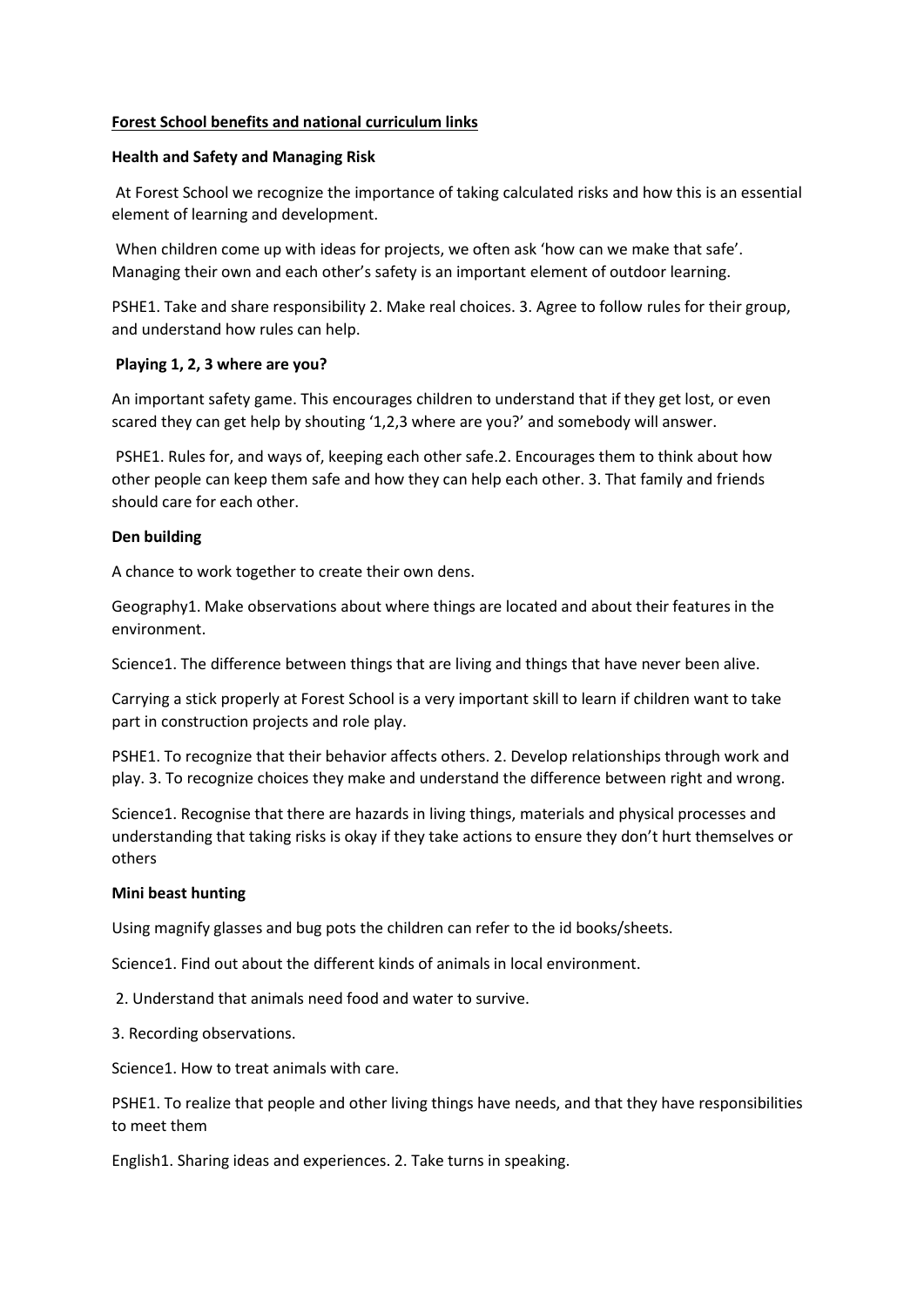### **Natural art**

Using the natural resources to create art work.

Geography1. Identify and describe what places are like.

Art1. Learn about visual and tactile elements.

Art1. Investigates the possibilities of a range of materials and processes. 2. Identify what they might change in their current work or develop in their future work.

PSHE1. To recognize what they like and do not like.

PSHE1. To think about themselves, learn from their experiences and recognize what they are good at.

English1. As a member of a group they should give reason for opinions and actions. 2. Describing events and experiments. 3. Speaking to different people e.g other adults.